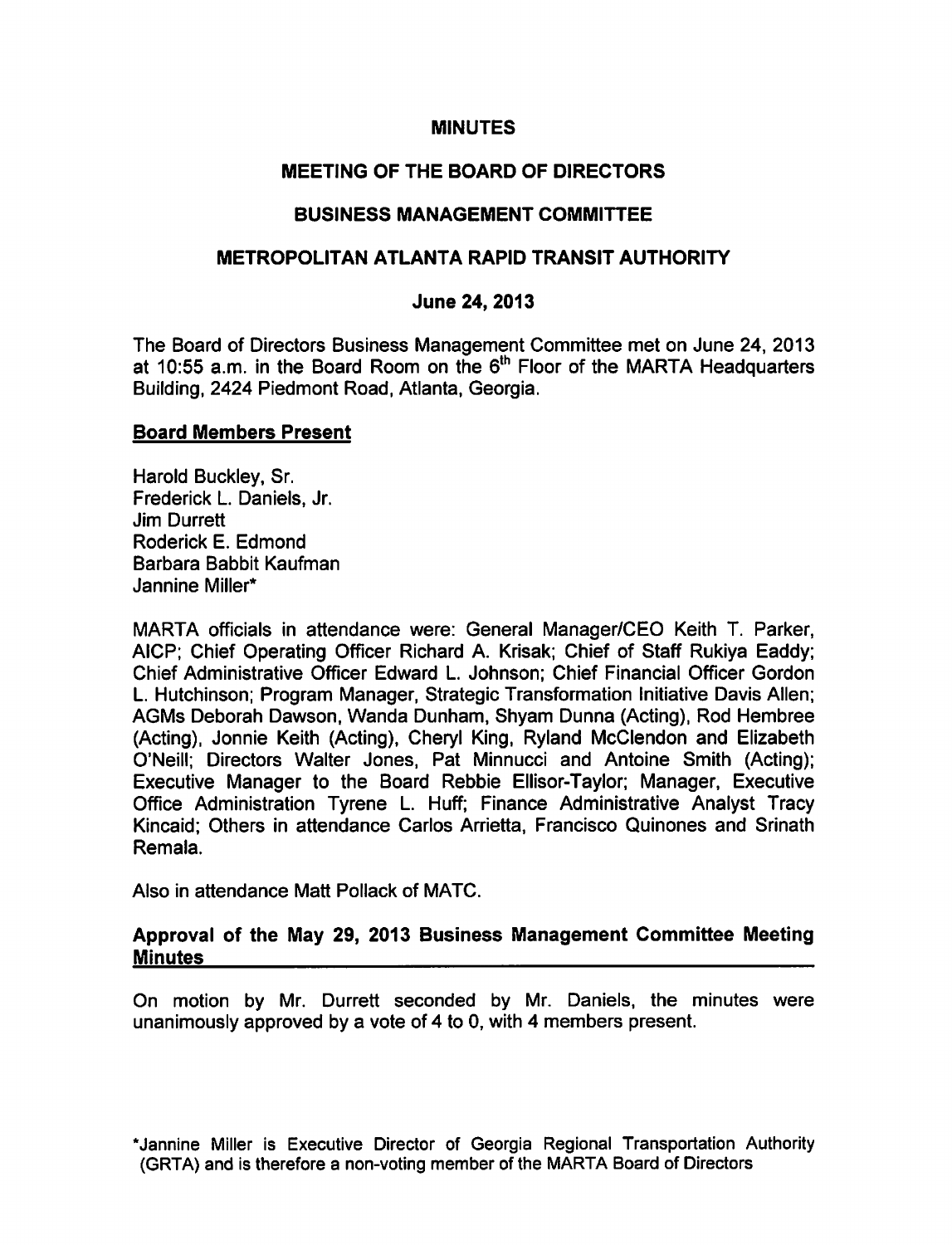# April Year-to-Date FY 2013 Budget Variance Analysis

Mr. Hutchinson briefed the Committee on the April Year-to-Date FY 2013 Budget Variance Analysis.

#### **Overview**

During the month of April, total net Revenues were \$1.8 or 5.3% more than budget (favorable) due to (1) a favorable variance of \$1.4M or 11.5% in Passenger Revenue this month, due to ridership being higher than projected and (2) a favorable variance of \$0.9M or 138.1% in Other Revenue, due to \$842K Ad Valorem tax received from Fulton and DeKalb counties.

Also during the month total net expenses were \$1.4M or 4.0% less than budget (favorable) primarily due to (1) a favorable variance of \$1.8M or 9.9% in Salaries & Wages due to vacancies and (2) a favorable variance of \$1.2M or 10.7% in Benefits due to vacancies and healthcare being less than planned.

#### Year-to-Date Operating Expenses

On an April year-to-date-basis, actual Revenues were favorable by \$3.4M or 1.0%. Of this amount, Sales Tax receipts were favorable by \$5M or 3.6% and Other Revenues were favorable by \$3.8M or 61.3% due to the receipt of Alternative Tax Rebate (\$2.5M) and Ad Valorem Tax (\$842K) which was offset by Federal Assistance by \$5M or 8.2% due to an anticipated decrease in eligible Preventive Maintenance reimbursable expenses.

The net overall favorable result in total Revenue was primarily due to the combined effects of the following:

- Sales Tax receipts over-performing (3.6%) relative to plan on April YTD  $\bullet$ basis as forecasted by the Georgia State Economic Forecasting Center
- Passenger Revenue was slightly higher than budget (0.1%) even though YTD ridership was lower than projected by 3.6% - Revenue associated with the selling of breeze cards, which are unrelated to trip making revenue, account for the slight difference in percentages; additionally, the cost of fare media is no longer included as contra revenue item
- Station Parking was lower at 16% below budget some factors causing this is decreased requirement for long term lots due to decreased travel, as well as suspected increased fare evasion tactics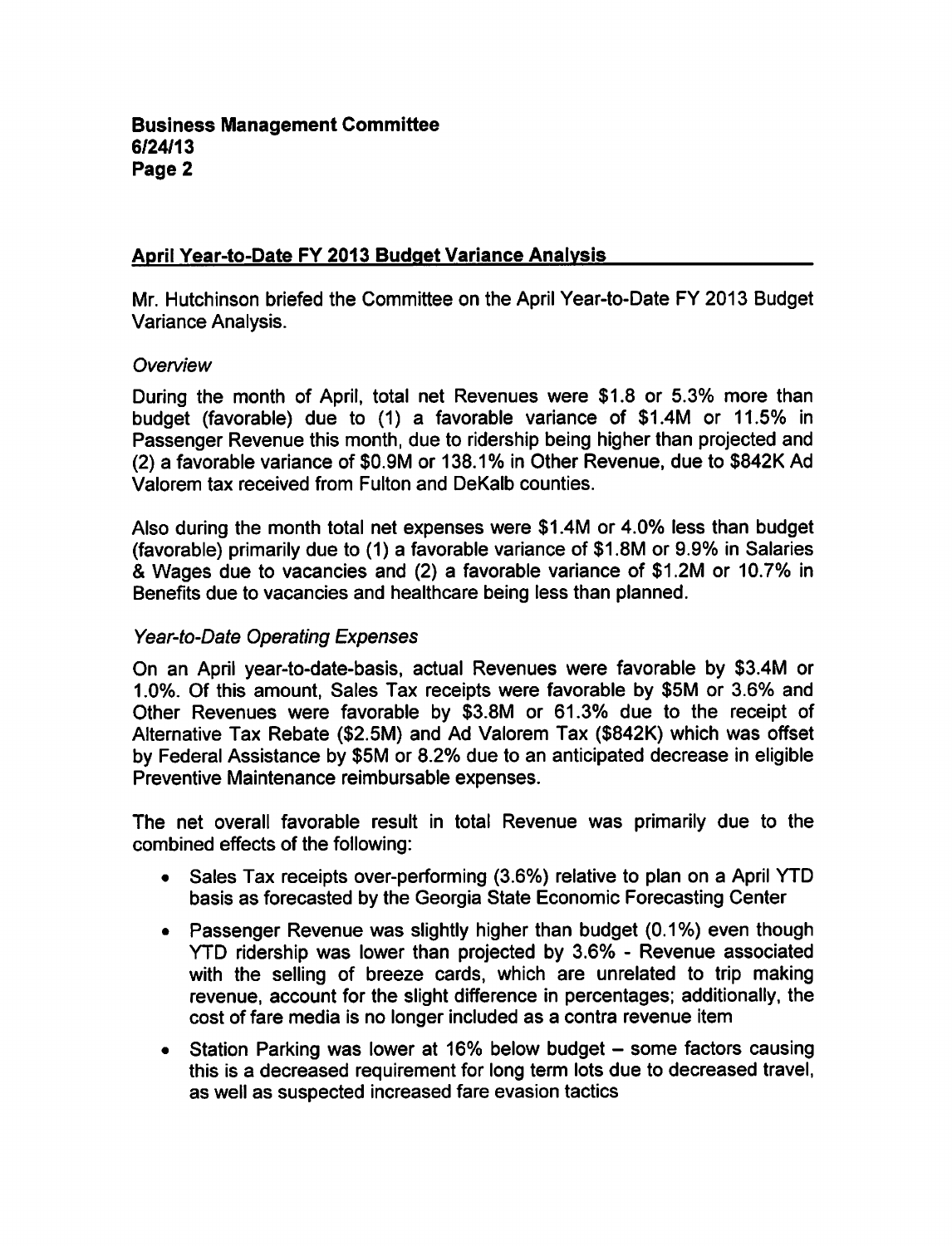- Lease Income was below budget by 3.2% primarily due to the TOD Ground leases not yielding as planned due to timing differences (\$101K) and the Amortized Lease Income (\$166K), due to the unwinding of two defeased lease transactions/traunches in June 2012
- Federal Assistance was below budget by \$5M or 8.2% due to an anticipated decrease in eligible Preventive Maintenance reimbursable expenses
- Other Revenues were above budget by \$3.8M or 61.3% due to the receipt of the Alternative Tax Rebate (\$2.5M) and Ad Valorem Tax (\$842K)

# Year-to-Date Budget vs. Actual Expense Performance

On an April year-to-date basis, net operating budget expenses were under budget (favorable) by \$31.8M or 9.0% primarily due to the combined effects of the following:

- Salaries & Wages—the largest portion of labor expenses which, when combined with overtime and benefits constitute over 74% of the annual operating budget—were favorable by \$17.7M or 9.6% on a April year-todate basis; this positive variance was primarily due to net vacancies in a variety of positions throughout the agency
- Overtime Expenses were \$2.6M or 14.3% over budget (unfavorable) which is an offsetting impact of the vacancies
- Benefits were under budget by \$10.3M or 9.3%, due primarily to  $\bullet$ vacancies and Healthcare being less than planned; the on target variance in workers compensation losses was due to strengthening the reserves for existing & older cases to more accurately reflect the ultimate value of these cases
- Contractual Services were \$1.1 or 4.7% under budget (favorable) due to favorable variances in the maintenance service-fare collection equipment, passenger/facility maintenance (elevators/escalators), Non-IBM license fee and passenger/fac-janitorial accounts; this is primarily due to timing differences.
- CNG Fuel was \$0.6M or 14.9% under budget due to running fewer miles than planned
- Diesel Fuel was \$0.5M, or 5.9% under budget due to running fewer miles than planned
- Other Materials & Supplies were unfavorable by \$1.8M or 7.6%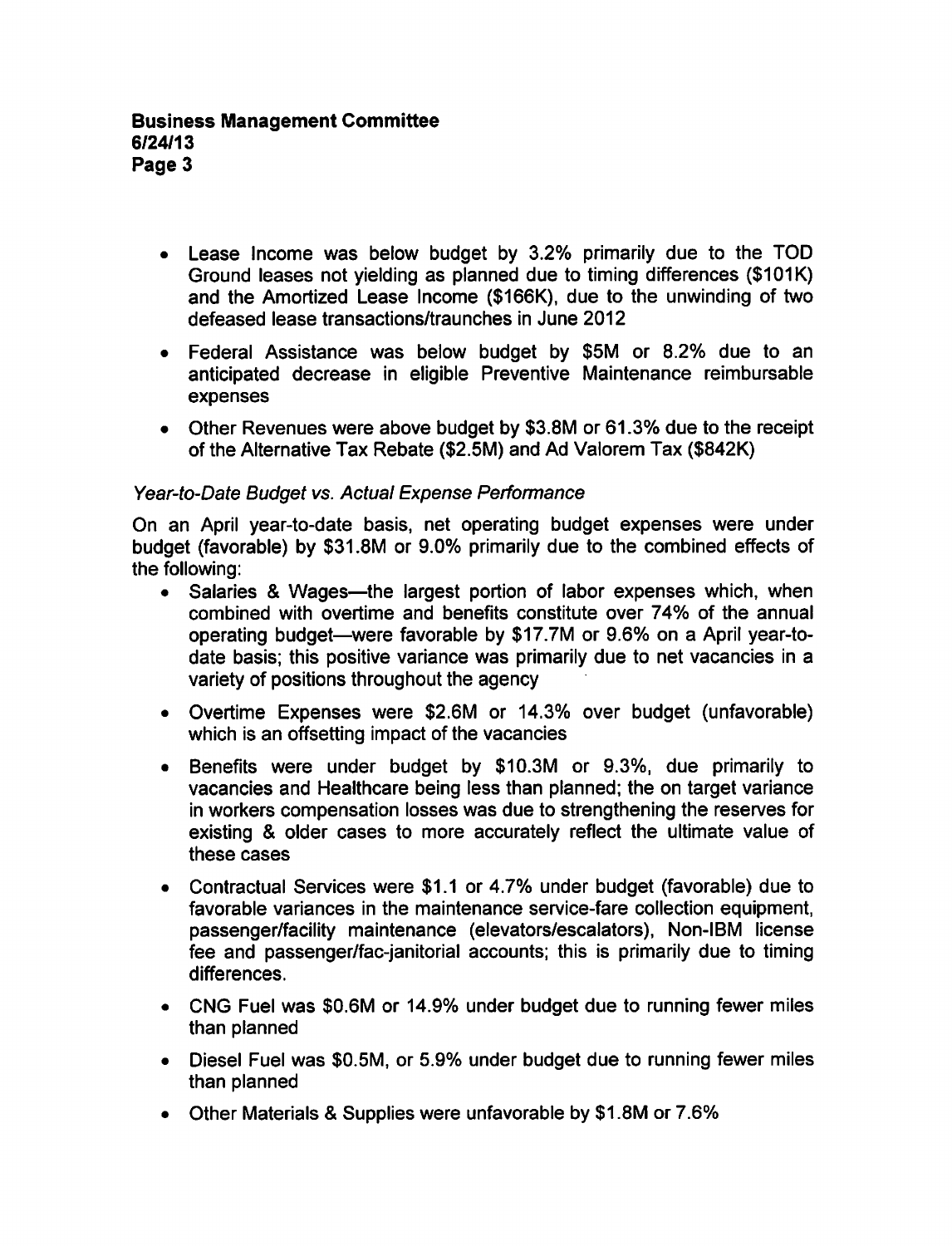- Other Non-Labor charges were \$0.9M or 3.5% under budget (favorable) due primarily to a positive variance in utilities; a timing difference in the insurance premium (\$375K) also contributed to the favorable variance
- Capital charges were favorable at \$5.2M or 12.3% under budget which is due to more capital employees being hired as well as more full time employees charging to capital

Sales Tax Subsidy

- $\triangleright$  The Year-to-Date actual Net Operating Surplus of \$12.7M requires a sales tax subsidy of 45.6% which is favorable to the budget
- $\triangleright$  The Annual Budgeted Sales Tax Subsidy is 59.9%

Mr. Buckley asked if MARTA is projecting a year in the black.

Mr. Hutchinson said yes.

Mr. Daniels asked what areas does staff see for improvement.

Mr. Hutchinson said impacts in Contract and Labor costs are a potential upside.

Dr. Edmond said in large organizations such as MARTA, there is challenge to get the right workforce. Overtime has been a huge drain on the Budget. He asked what is the national standard for workforce versus overtime.

Mr. Parker said over the next months staff will drill down on data from KPMG and bring back inoformation to the Board on how management intends to address the issue of not having enough people in various positions.

Mr. Durrett said if MARTA is fully staffed that would drive up costs as well  $-$  the Board needs a cost comparison of that versus overtime.

Mr. Parker said level of service is also impacted; On-Time Performance (OTP) is sometimes off target because of under staffing.

# April FY 2013 Key Performance Indicators

Mr. Hutchinson briefed the Committee on the April FY 2013 Key Performance Indicators.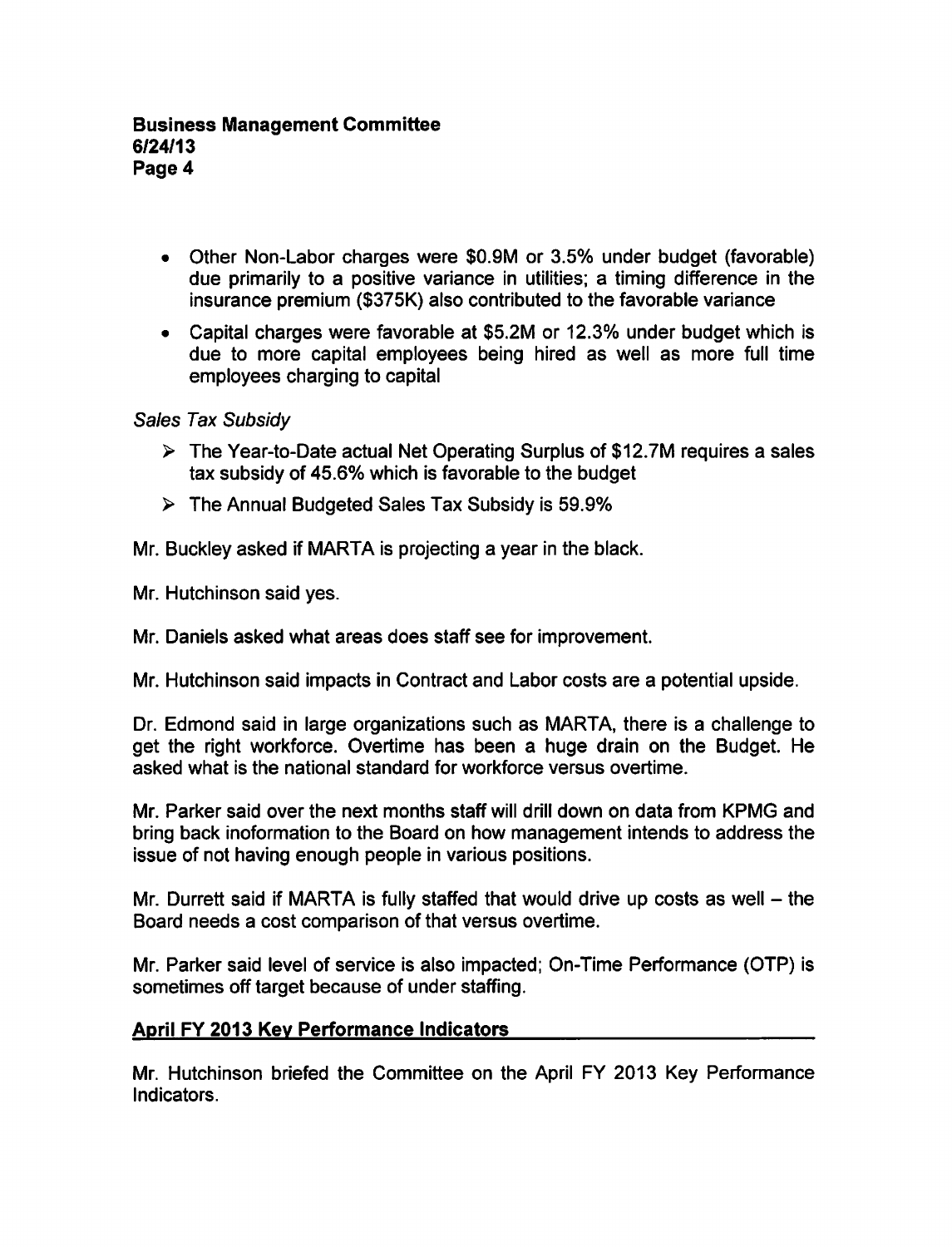## Business Management Committee 6/24/13 Page 5

## Financial KPIs

April month and YTD KPIs are favorable to the projection and to fiscal year 2012 with the exception of YTD combined Ridership which is 4M below both the projection for 2013 and the same period in 2012.

Bus and Rail monthly Ridership trends have been positive in the past two months which is partly due to special event ridership such as the Final Four NCAA basketball championship in April.

## Operation KPis

Bus, Rail and Mobility OTP has been trending lower for the past several months and is below target in April. If this negative trend continues, ridership may be adversely impacted in future months. Bus and Mobility OTP are impacted by aging vehicle fleets, mechanical failures and operator absenteeism. The decline of rail OTP coincides with the increase in frequency of mechanical failures.

#### Safety and Security KPIs

All safety and security KPI's are higher than target and higher than fiscal 2012.

Ms. Miller asked is there a correlation between OTP and Ridership.

Mr. Parker said yes. The Authority will have to take a more comprehensive look at this – being realistic about congestion and mechanical failures. He added that is difficult to recover from mechanical failures.

Dr. Edmond said MARTA also receives complaints about being early.

Mr. Parker said that is also a violation of OTP standards.

Mr. Daniels said it seems unrealistic to have the same arrivals every day, especially considering metro Atlanta traffic conditions.

Mr. Parker said that is a major component of what staff will be examining. Additionally, staff is working on an app for customers that will keep them informed about 'next bus'  $-$  where it is, when it will arrive, etc.